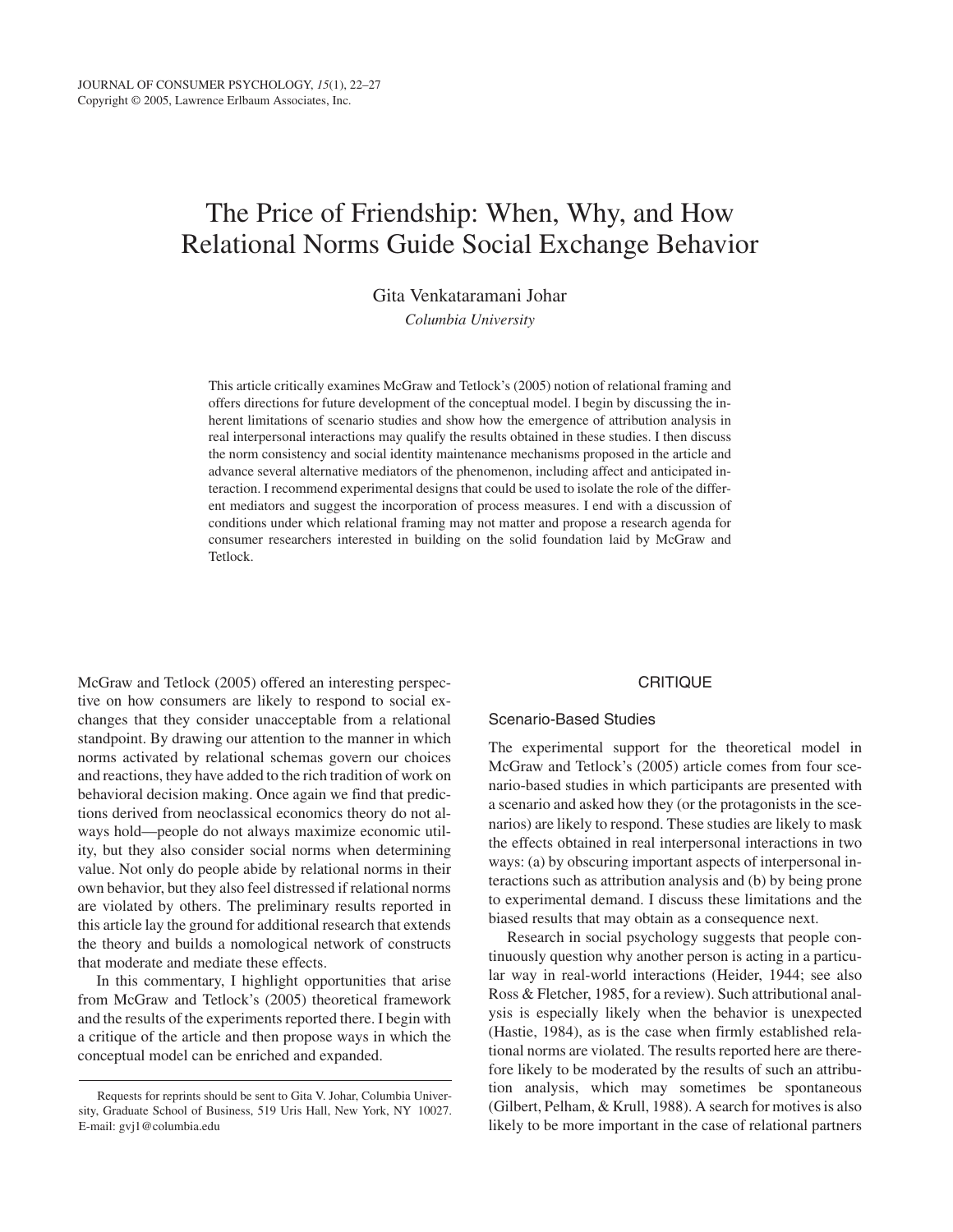than in the case of strangers. In fact, Fiske and Taylor (1991) noted that "receiving a surprising rebuff from a friend produces more analysis…than does receiving the warm greeting one expected" (p. 22).

Attributional analysis is therefore likely in the types of situations studied here, and the outcome of this analysis will moderate the results obtained in the reported studies. For example, McGraw and Tetlock (2005) found in Study 2 that consumers are likely to charge less and expect to pay less when the transaction is with a close family friend. In a similar real-world situation, the buyer may first make attributions for the yard sale. If the attribution is to financial need, then the price the consumer is willing to pay a close friend may be higher (rather than lower) than the price that he or she is willing to pay a stranger. The perceived motive for the transaction may therefore influence the outcome. Similarly, one is likely to contribute more when a solicitation for a charity arrives from a relationship partner versus from a stranger, even if the relationship is established merely by remembering another's name (Howard, Gengler, & Jain, 1995). McGraw, Tetlock, and Kristel (2003, Experiment 2) also reported such reversals when the highest bid in an estate auction occurs when the possessions belong to a close relative (communal-sharing relationship) and the lowest bid occurs when the possessions belong to a stranger (market-pricing relationship). The explanation given is the desire to obtain a memento of a special relationship. In that scenario of an estate auction, an alternative explanation might well be the attribution that the seller is in financial need and should thus be helped as much as possible, especially when a relationship with the seller exists.

A different type of attribution—that the seller is a responsible person—could also result in the inference that the object must be in good shape and, hence, increase the price offered to a close other (vs. a stranger). One can easily picture this scenario in a secondhand car transaction. In this case, relationships add value to an object; thus, one is willing to pay more for objects purchased from a close other because of trust in the condition of the object. An in-depth examination of the types of taboo trade-offs studied by McGraw and Tetlock (2005), using real rather than scenario-based exchanges, may reveal that the outcome depends on the attribution made in each situation rather than on the relationship alone.

Besides the suppression of attribution analysis, a second problem with pursuing this research agenda using scenario-based studies is methodological in nature. Scenarios by their very nature extract only certain aspects of a real-world situation and highlight the factors of interest in the study. In the studies reported by McGraw and Tetlock (2005), relational norms may have been more salient than they are likely to be in the real world where various other characteristics of the situation intrude. This heightened salience of norms increases the likelihood that subjects will abide by the highlighted norm. Thus, participant responses

may emerge from an ought self rather than an actual self (Higgins, 1987). This is especially the case in Study 1 where participants are asked to judge statements about what John should do. The relational norm is the only norm that participants have access to, and they use it in response to the normative question. A participant in this study is asked to play the role of an intuitive moral philosopher. A substantial proportion of respondents in Study 1 felt that John should not sell the pen at any price when the offer crosses relational boundaries. But a quick look at eBay reveals frequent sales of memorabilia and other items of sentimental value. Perhaps the intuitive economist emerges when people actually trade in objects imbued with relational meaning.

#### Extent of Norm Violation

Another limitation of the current program of research is that all violations are treated the same way so that either the norm is adhered to or not. It is likely, however, that the extent of deviation from the relational norm matters and that small deviations are treated differently from larger violations. The perceiver may ask: Is this a severe transgression or a simple stepping over the line? In the first and third studies reported by McGraw and Tetlock (2005), violations are not severe yet they invoke intense affective reactions. It is possible that more severe violations have further downstream consequences such as influencing impressions of the exchange partner and, hence, the future of the relationship itself. The impression-formation literature is a rich source from which one can derive predictions about the spontaneity of these trait attributions, the manner in which the relationship-violating behaviors are likely to be interpreted, and how interpreters' chronic tendencies are likely to interact with the observed behaviors and relational norms to influence impressions (Higgins & Bargh, 1987).

#### Process Measures

In addition to moving away from scenario-based studies and more finely calibrating the independent variable of norm violation, measures of process would also be desirable in future research. For example, in Study 4, Clinton haters are not convinced by the equality-matching rationale given for the violation of the social norm. Results show that their levels of outrage and punitive intent are not mitigated by this rationale, but the mechanism underlying this effect is not clear. Is it because anti-Clinton participants do not process the rationale, do not believe the rationale, or do not accept the rationale as sufficient justification for the violation of the norm? Incorporating process measures such as cognitive responses evoked by the scenario would help to illuminate the underlying mechanism.

This critique is not meant to suggest that the basic phenomenon does not exist. In fact, how could it not be so?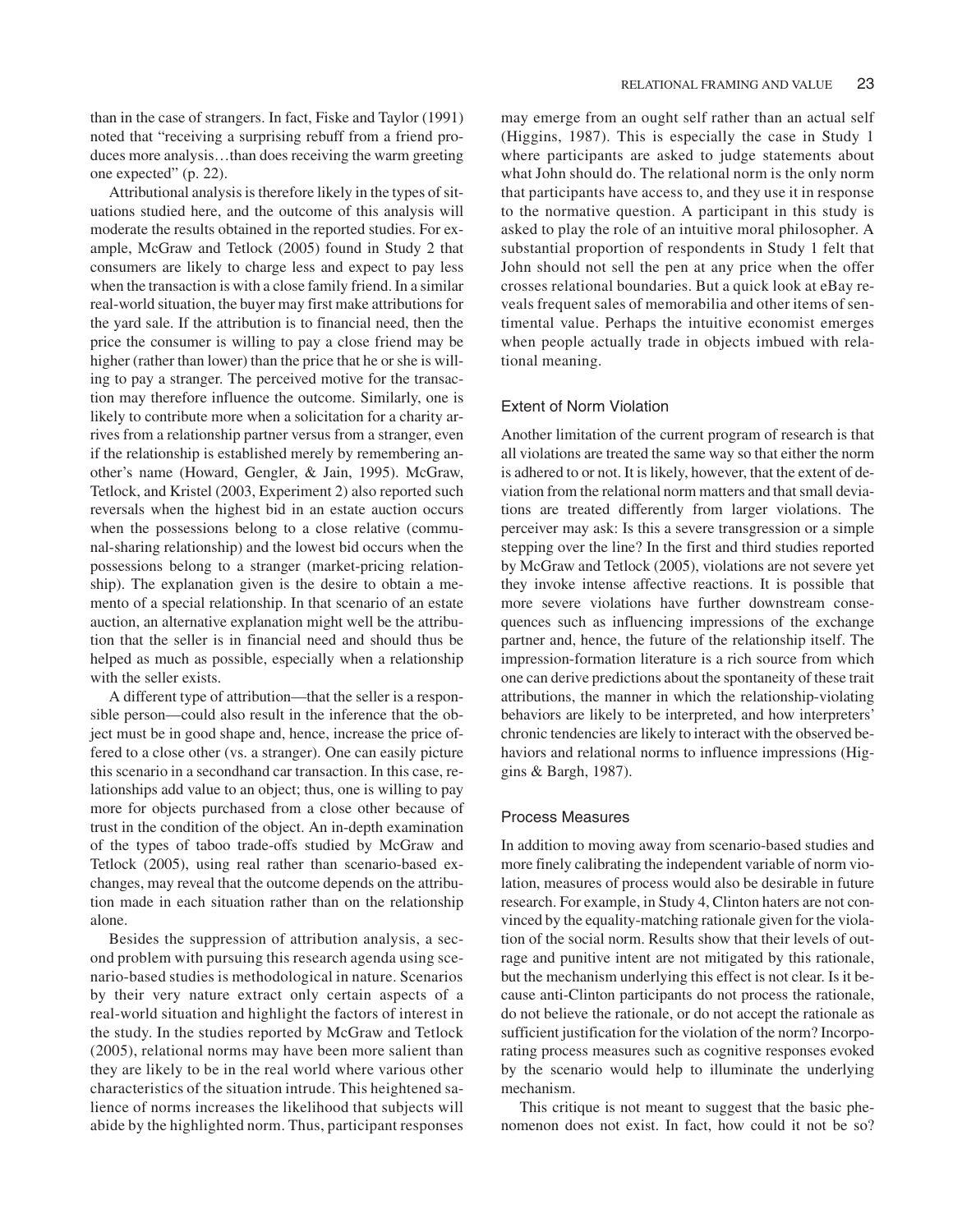McGraw and Tetlock made a valuable contribution by empirically documenting the phenomenon. The important remaining questions concern why and when these effects are likely to occur.

# WHY DO RELATIONAL FRAMES AFFECT VALUE?

The assumption underlying McGraw and Tetlock's (2005) research is that relational frames affect value as a result of the activation of norms associated with relationships (Kahneman & Miller, 1986). These norms can affect exchanges because of the social identities that people would like to convey; people want to appear to be norm conforming. Normative social influence can operate via three processes—identification, compliance, and internalization (Kelman, 1961). According to Kelman (1961), identification occurs when "an individual adopts behavior derived from another person or a group because this behavior is associated with a satisfying self-defining relationship to this person or group" (p. 63). The compliance mechanism posits that an individual conforms to another's expectations in order to receive a reward or avoid a punishment mediated by the other. Internalization refers to the desire to enact internalized values; a person accepts influence because the content of the induced behavior is perceived as being "inherently conducive to the maximization of his values" (Kelman 1961, p. 61). It would be useful to examine the relative influence of these three mechanisms in producing the relational framing effects observed.

Another interesting question concerns whether these norms are automatically activated upon exposure to an other, just as the goals associated with relationships are activated upon exposure to the relationship partner (Fitzsimons & Bargh, 2003). Attitudes toward the other person could also be automatically activated in such circumstances (Bargh, Chaiken, Govender, & Pratto, 1992), and response competition between norms and attitudes could determine the outcome of an exchange. For example, one might consider exchanges between people who have a negative relationship (e.g., ex-spouses). The norm of equitable exchange may conflict with one's own negative attitude toward the other and the temptation to punish the other person in the relationship. The strength of belief in the norm relative to the strength of the attitude toward the other person is likely to determine the outcome of such an exchange. In Study 4 reported by McGraw and Tetlock, participants' attitudes toward Clinton were activated before the norm violation and the rationale for it were disclosed. This may have been the reason why prior attitudes dominated even in the face of an equity-matching rationale.

It is also likely that different norms can be activated under different conditions. One type of relational norm may be that one should help close others. If so, then the activated norm may not be that one should get a good or fair deal from friends but that one should help friends. Under these conditions the pattern of results obtained in McGraw and Tetlock's (2005) Studies 2 and 3 should reverse. Similarly, the frame of reference (e.g., seller vs. buyer) may also activate different norms. In Study 2, the prices that respondents are willing to pay and willing to accept follow the same pattern, suggesting that they are governed by the same norms. However, if an attribution analysis is set off, it may result in different outcomes for the buyer versus the seller. The seller may follow the social norm and charge a lower price to a close friend than to a stranger, whereas the buyer may attribute the sale to financial need and hence be willing to pay more when the seller is a close friend rather than a stranger.

Could there be other reasons for this effect, or is it driven solely by the pressure to conform to social–relational norms? If identification and compliance are the sole underlying mechanisms, the effects should not have emerged in laboratory experiments where participants presumably believed that their data were anonymous. It appears that other mechanisms must be operating. One possibility is that people feel badly about violating norms and use norm-consistent behavior (and judgments) as a way to regulate their mood. Alternatively, perhaps norm-consistent behavior helps people feel good and increases their self-esteem. The underlying reason for relational frames affecting value may be affect regulation rather than maintenance of social identity.

Relational norms may also affect judgments because of the expectation of future interactions. This expectation could operate in two ways—(a) violating norms could directly reduce anticipated future benefits from the relationship (including future interactions wherein roles such as seller vs. buyer may be reversed), and (b) the exchange is no longer a one-shot transaction and utility is maximized over the long run. If this is the case, the appropriate "strawman" would be a multiperiod economic analysis rather than a single-period one. Deriving normative predictions from single-period and multiperiod analytical models and comparing them to participants' actual behavior can provide rich insights into the role of anticipated future interactions.

Most likely, the observed effect is multiply determined. Additional research that examines the conditions under which these different mediators operate, along with the relative strength of these mechanisms, would help to expand the scope of the theory.

# TESTING THE PROPOSED MECHANISMS

The first step in building support for the theory would be to establish that the norms associated with relationships guide responses to social exchange. One design approach would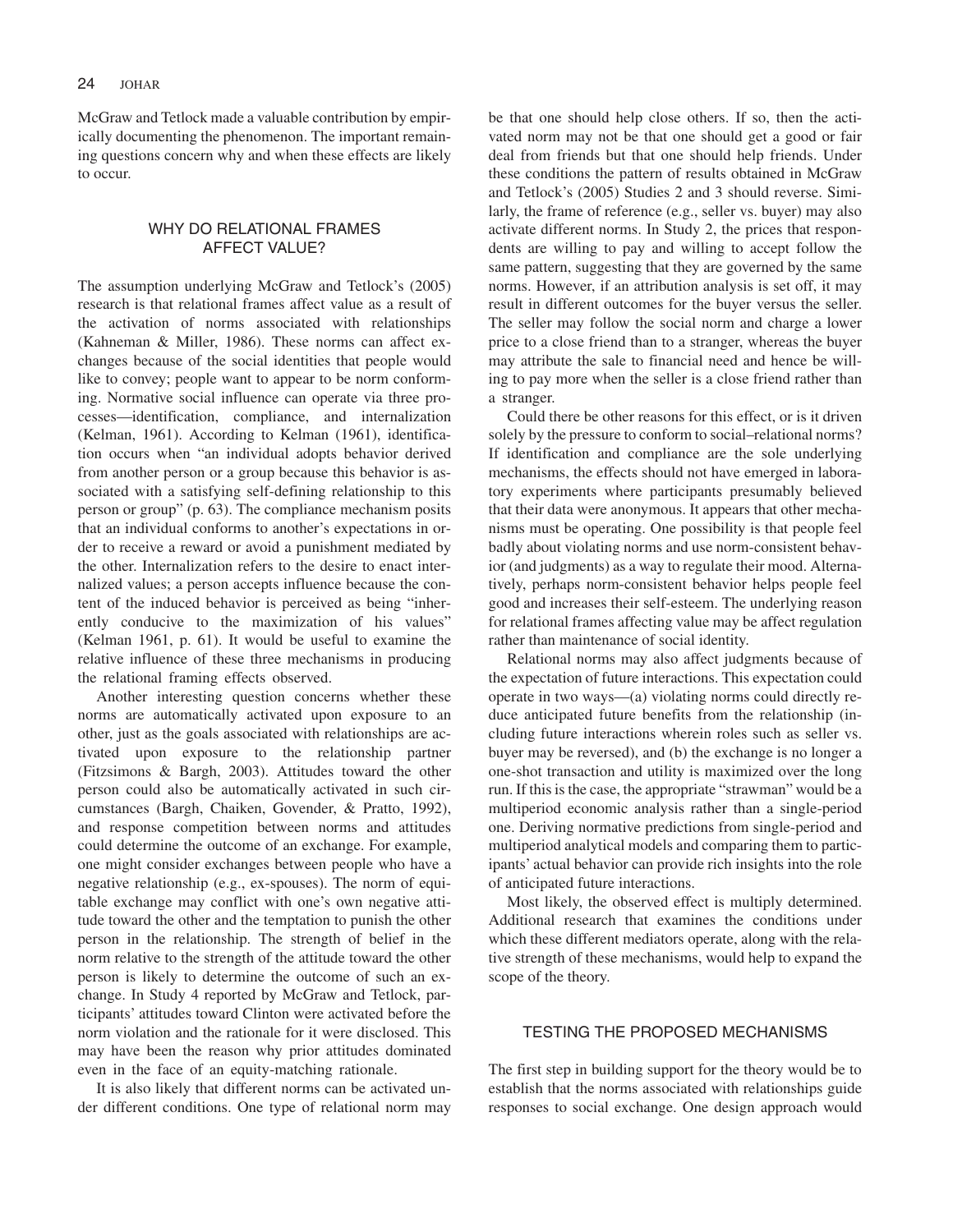be to keep relationships constant but change the norms associated with the relationship. This could be done via experimental manipulations or by conducting cross-cultural studies exploiting the fact that relational norms differ by culture. Another way to tackle this question is to catalog the norms in different situations. For example, is the norm activated by a relationship the same when the exchange offer is a pen valued at \$50.00 versus a house valued at \$1 million? For high-ticket items it may well be that the relational norm does not come into play. If this is empirically established in a pretest, and additional experiments show the lack of a relational effect for high value items, we can increase our confidence in the proposition that activated relational norms guide transactions. On the other hand, if the norm is the same for low- and high-value items but the effect does not obtain for high-value items, it suggests that relational norms are overridden by other factors, including economic ones. Such a finding also points to the dissociation between explicit attitudes (e.g., norms) and implicit attitudes (e.g., value for money).

Research testing the social identity maintenance explanation could vary the presence versus absence of others (or the relevant other in the exchange) at the time of the transaction. Social identity theory predicts that social identity motivations should be enhanced when the social category is salient (Tajfel, 1981). Hence, if social identity maintenance drives the relational framing effect, the effect of activated relational norms should be higher when the exchange is public versus private (Burnkrant & Cousineau, 1975, Richins, 1994). This mechanism also suggests that the effect should be enhanced for high self-monitors (Snyder & Cantor, 1980), who tend to be particularly sensitive to social norms and interpersonal cues regarding how they should behave. If the effect of relational norms is observed even in private exchanges and by low self-monitors, it suggests that the phenomenon is driven by a more general motivation than just the need to appear to be consistent with the social norm. It is also possible that the internalization mechanism associated with social identity underlies the observed effect rather than the identification or compliance mechanisms (Kelman, 1958). In this case, social identity management plays to a private audience—the self.

As an example of such an experiment, imagine a situation in which the seller knows who the buyer is but the buyer does not know who the seller is. For example, the scenario in McGraw and Tetlock's (2005) Study 2 could be set up so that the respondent is asked to imagine that he adds his or her watch to a neighbor's yard sale and offers to help out by running the sale. The buyer does not know who the owner of the watch is. If, in this scenario, the owner is not willing to accept a lower price from a friend than a stranger, then it suggests that the relational framing effect stems from the identity mechanism of social identity (the desire to fulfill a role relationship) rather than the internalization mechanism (the desire to enact internal values, e.g., to be a good friend).

## WHEN DO RELATIONSHIP NORMS MATTER?

#### Subjective Value

Norms governing relationships are more likely to be evoked during exchange when value is subjective. If the true value were known, then exchanges may occur at this true value with relational partners but at a higher value with strangers. To illustrate, imagine you just bought a watch at a 1-day sale for \$50.00 and the next day received the same watch as a present. You may sell the one you purchased to a friend at \$50.00 (the sale price you obtained) but at the higher regular market price to others. More generally, this scenario points to an interesting research question: Is the price one is willing to accept from related others a discounted price or the true price? On the flip side, will the compensation to a friend-in-need exceed the true value of the object to the buyer?

The notion of subjective value is related to that of attitudinal ambiguity or ambivalence, which I have found can play a crucial role in determining whether interpersonal expectations are evoked (Zemborain & Johar, 2004). McGraw and Tetlock studied situations in which people ask themselves "how should I behave in this exchange situation, given my relationship with the exchange partner?" In contrast, we study situations in which people ask the question "how should I think about this issue, given how relevant others think about it?" From balance theory and ideas of cognitive dissonance we know that there are pressures to hold beliefs and attitudes that are consistent with those of liked others. Hence, we predicted that if the salience of relevant others is enhanced via priming, participants' attitudes should reflect those of the person primed. However, participants who were ambivalent about their own attitudes spontaneously invoked relevant others' attitudes in reporting their own even in the absence of priming. When attitudes are strongly held, it is unlikely that people will be influenced by others' opinions during the process of impression formation or impression testing. Similarly, relational frames are likely to influence judgments and behavior only if the situation is ambiguous. Prices are more likely to reflect true value even for friends if such a true value is known.

## Attitudes Versus Behavior

Relational norms may influence explicit attitudes more than behavior. The finding that participants in McGraw and Tetlock's (2005) Study 2 agree with the statement that they want to maximize profits from the sale of the watch more in the market-pricing relationship condition than in the other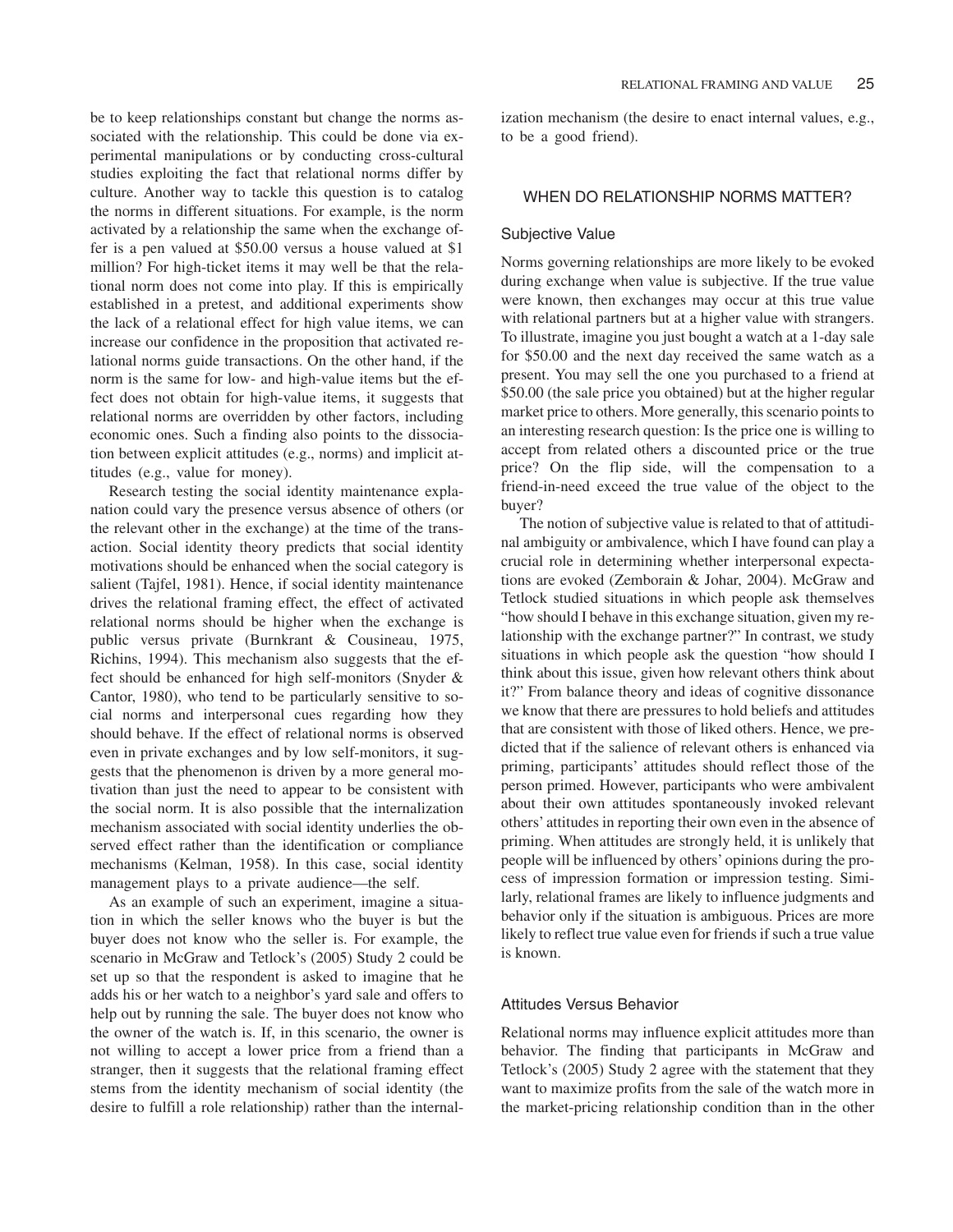#### 26 **JOHAR**

conditions suggests that people are conscious of the norm and appear to act on it (i.e., propose the highest willing to accept and willing to pay prices in the market-pricing condition). However, evidence from Study 3 suggests a dissociation such that pressures to conform to relational norms are greater for explicit attitudinal judgments than for behavior. Participants in this study are confused by the market-pricing transaction more than the equality-matching or disguised market-pricing transactions. Yet, they are as willing to accept the norm-violating market price offer as the equality-matching offer; only the disguised market-pricing offer is deemed more acceptable.

### Framing Relational Violations

Violations of relational norms may not matter as long as the violations are couched in a relationally acceptable way (McGraw & Tetlock, 2005, Studies 3 and 4). An unaddressed issue concerns the conditions under which such reframing is done spontaneously. Small violations in close relationships may be wished away and tolerated as long as the norm is not violated beyond a critical point. This possibility suggests an interaction between the closeness of the relationship and the extent of the violation on judgments and choices. For example, in McGraw and Tetlock's Study 3, what if the roommate was a close friend? The norms would be the same, but the process by which the request is processed could be very different so that no "rhetorical cloak" is necessary in the case of close friends requesting norm-violating favors.

## Relational Versus Other Norms

Finally, the power of relational norms is most likely to be relative rather than absolute. In many situations, multiple social norms may be activated and they may conflict (e.g., the norm to not profit from friends vs. the norm to utilize relationships in fundraising). Under what conditions are relational norms more likely to prevail, and when might other social norms or even economic norms dominate? Expectations about appropriate behavior can derive from many sources, and experiments that pit expectations from multiple sources against each other are needed to tease apart the relative influence of different types of norms.

# RESEARCH AGENDA FOR CONSUMER BEHAVIOR

McGraw and Tetlock (2005) provided a rich tapestry of ideas from which consumer researchers can draw. Issues that are unique to marketing or consumption highlight other important ways in which the research can be extended.

### Source of Brand Meaning

The meaning of an object to the owner can derive from the source of the object, as Study 1 shows. Other sources of brand meaning may be the length of time one has owned the object or the special status of the object in one's life (e.g., a lucky object). If relational norms are special, then judgments and reactions should be different when the meaning of an object is derived from the source of the object versus some other form of intrinsic meaning.

Consumer research suggests that people value their relationships with brands because brands act as markers of self-identity (Fournier, 1998). Are brand transgressions treated the same way as relational transgressions? Is there a norm attached to brand behavior? One could argue that violations of expected behavior are not likely to provoke as much distress in the case of brands because consumers could more easily update or revise their relationships with brands than with people. This type of updating has been shown in research on service failures wherein consumers have been found to punish brands that violate expectations (e.g., service failures) by revising their brand evaluations downward (Grewal, Roggeveen, & Tsiros, 2004). A related direction for consumer research concerns the type of compensation that can best mitigate this negative evaluation. Failure severity and attributions have been found to moderate the effectiveness of compensation as a service recovery effort (Grewal et al., 2004). Research could extend this work to examine cases in which a suitably framed apology derived from the company–consumer relationship may suffice (cf. Ratner & Kubowicz, 2004).

## Designing Persuasive Strategies

A related application of the social–relational framework explicated by McGraw and Tetlock is in the design of apologies by firms that violate marketplace norms and face a public outcry (e.g., the Firestone tires safety scandal). Framing the transgression in terms of a relational norm may help to reduce public anger and disgrace, especially when the norm that is violated is a relational one. For example, Saturn drivers or Harley riders may have a communal-sharing type relationship with the brand. What happens when the norms associated with this relationship are violated? Should the apology invoke the relationship, or should the apology invoke a different social norm as a defense? What happens when a company violates the norm of not damaging the environment but invokes the norm of protecting community employment in their defense? Results from Study 4 suggest that consumers with a prior negative attitude toward the company are unlikely to be convinced by the apology invoking a relational norm. It would be worthwhile to examine what other types of apologies would work in this case.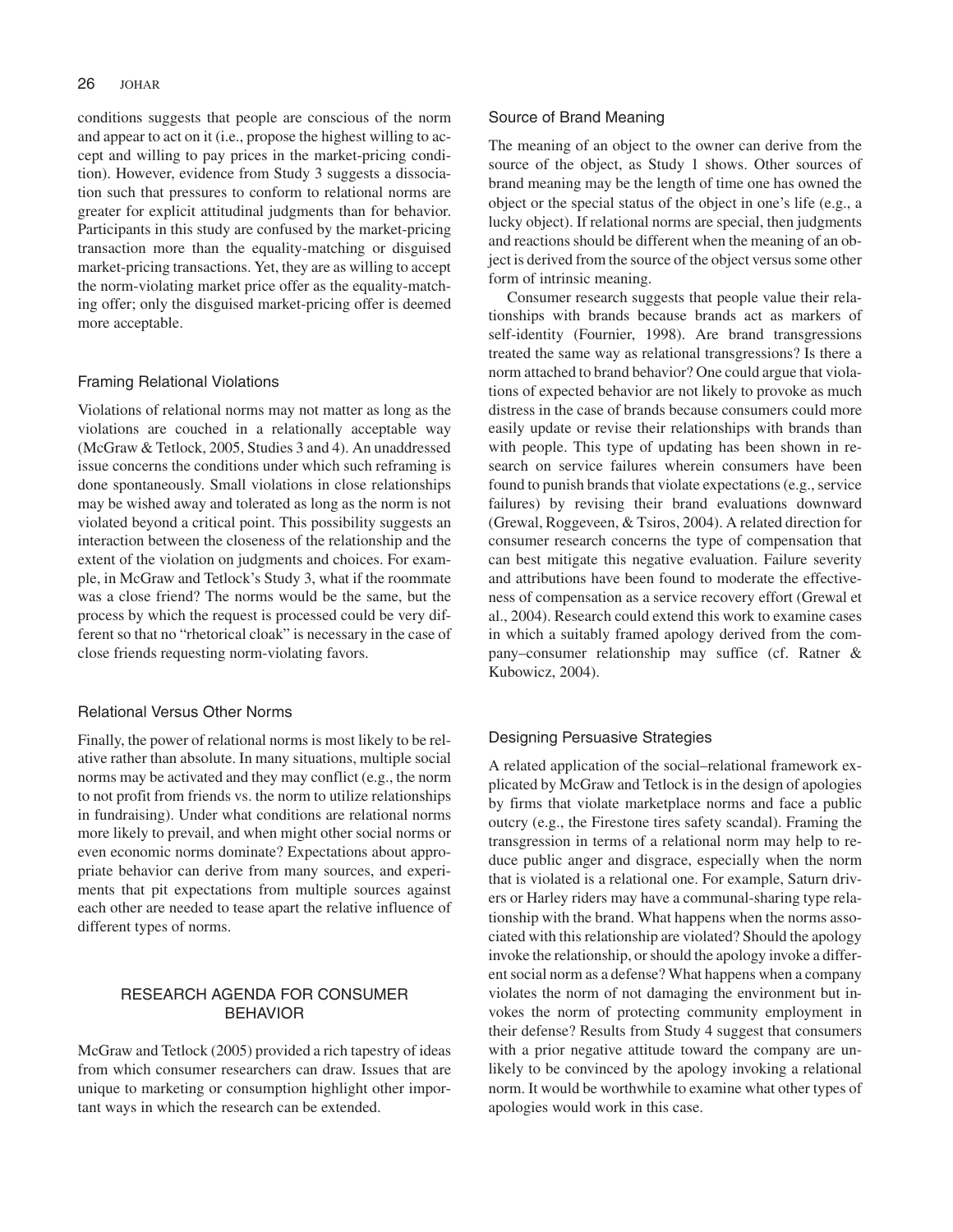In conclusion, McGraw and Tetlock (2005) started a thought-provoking dialogue that illuminates our understanding of consumer psychology and paves the way for additional work concerned with building the theory. I look forward to future research building on the strong foundations that have been laid.

### ACKNOWLEDGMENT

I thank Anirban Mukhopadhyay and Martin Zemborain for their thoughtful comments on this article.

## **REFERENCES**

- Bargh, J. A., Chaiken, S., Govender, R., & Pratto, R. (1992). The generality of the automatic activation effect. *Journal of Personality and Social Psychology, 62,* 893–912.
- Burnkrant, R. E., & Cousineau, A. (1975). Information and normative social influence in buyer behavior. *Journal of Consumer Research, 2,* 206–215.

Fiske, S., & Taylor, S. E. (1991). *Social cognition.* New York: McGraw-Hill.

- Fitzsimons, G. M., & Bargh, J. A. (2003). Thinking of you: Nonconscious pursuit of interpersonal goals associated with relationship partners. *Journal of Personality and Social Psychology, 84,* 148–164.
- Fournier, S. (1998). Consumers and their brands: Developing relationship theory in consumer research. *Journal of Consumer Research, 24,* 343–373.
- Gilbert, D. T., Pelham, B. W., & Krull, D. S. (1988). On cognitive busyness: When person perceivers meet persons perceived. *Journal of Personality and Social Psychology, 54,* 733–739.
- Grewal, D., Roggeveen, A., & Tsiros, M. (2004). *The effect of compensation on consumer evaluations after a service failure: The moderating effect of responsibility, stability, and severity of the failure.* Manuscript in preparation, Babson College, Boston.
- Hastie, R. (1984). Causes and effects of causal attribution. *Journal of Personality and Social Psychology, 46,* 44–56.
- Heider, F. (1944). Social perception and phenomenal causality*. Psychological Review, 51,* 358–374.
- Higgins, E. T. (1987). Self-discrepency: A theory relating self and affect. *Psychological Review, 94,* 319–340.
- Higgins, E. T., & Bargh, J. A. (1987). Social cognition and social perception. In M. R. Rosenweig & L. W. Porter (Eds.), *Annual review of psychology* (Vol. 38, pp. 369–425). Palo Alto, CA: Annual Reviews.
- Howard, D. J., Gengler, C., & Jain, A. (1995). What's in a name? A complimentary means of persuasion. *Journal of Consumer Research, 22,* 200–211.
- Kahneman, D., & Miller, D. T. (1986). Norm theory: Comparing reality to its alternatives. *Psychological Review, 93,* 136–153.
- Kelman, H. C. (1958). Compliance, identification, and internalization: Three processes of attitude change. *Journal of Conflict Resolution, 2,* 51–60.
- Kelman, H. C. (1961). Processes of opinion change. *Public Opinion Quarterly, 25,* 57–78.
- McGraw, A. P., & Tetlock, P. E. (2005). Taboo trade-offs, relational framing, and the acceptability of exchanges. *Journal of Consumer Psychology, 15,*  $2 - 15$ .
- McGraw, A. P., Tetlock, P. E., & Kristel, O. V. (2003). The limits of fungibility: Relational schemata and the value of things. *Journal of Consumer Research, 30,* 219–229.
- Ratner, R. K., & Kubowicz, C. (2003, October). *Apologies and coupons to resolve consumer complaints: How appealing is each to you versus to others?* Paper presented at the Association for Consumer Research Conference, Toronto, Canada.
- Richins, M. (1994). Valuing things: The public and private meanings of possessions. *Journal of Consumer Research, 21,* 504–521.
- Ross, M., & Fletcher, G. J. O. (1985). Attribution and social perception. In G. Lindzey & A. Aronson (Eds.), *The handbook of social psychology* (3rd ed., Vol. 2, pp. 73–122). Reading, MA: Addison-Wesley.
- Snyder, M., & Cantor, N. (1980). Thinking about ourselves and others: Self-monitoring and social knowledge. *Journal of Personality and Social Psychology, 39,* 222–234.
- Tajfel, H. (1981). *Human groups and social categories: Studies in social psychology.* Cambridge, England: Cambridge University Press.
- Zemborain, M. R., & Johar, G. V. (2004). *When do others opinions matter? Implicit interpersonal influence on attitudes*. Manuscript in preparation, Columbia University, New York.

Received: June 14, 2004